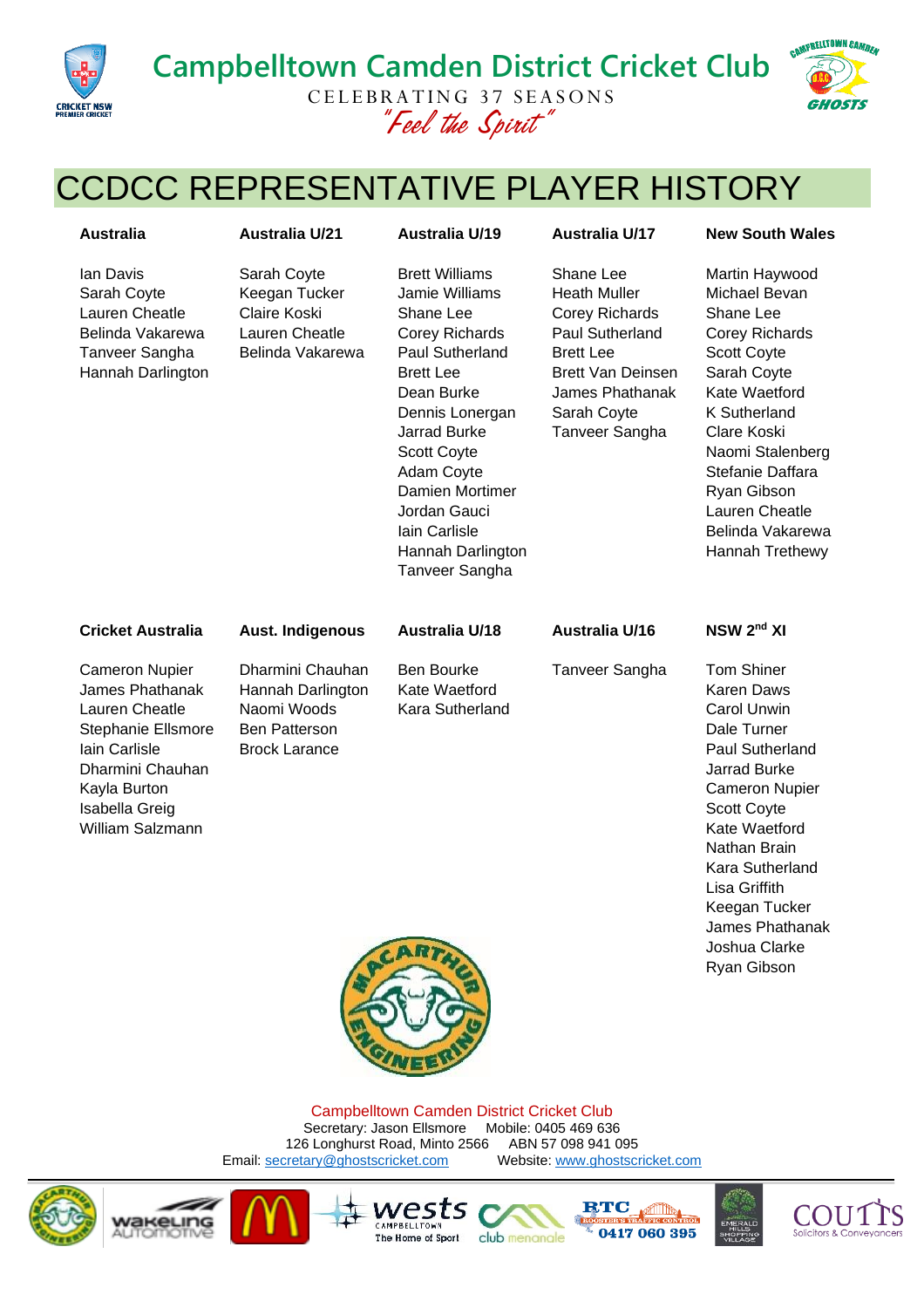# **Campbelltown Camden District Cricket Club**



CELEBRATING 37 SEASONS *"Feel the Spirit"*

## CCDCC REPRESENTATIVE PLAYER HISTORY

### **NSW Colts U/21 NSW U/19 NSW Under 18 NSW Under 17 NSW U/15**

**CRICKET NSW**<br>PREMIER CRICKET

Carol Unwin **Brett Williams** Karen Dawes Troy Crosland Ian Vaughan

Craig Hughes Jamie Williams Kylie Bladen Shane Lee Jarrad Burke Martin Haywood Craig Hughes Melinda Burton Simon Mostyn Matt Sutherland Natalie Dwyer Shane Lee Melissa Blondinal Heath Muller Brett Eriksson Dale Turner Corey Richards Sharmain Smith Corey Richards Cameron Nupier Corey Richards Paul Sutherland Kate Waetford Matthew Palmer Stacey Nupier Trent Johnston Brett Lee Kara Sutherland Paul Sutherland Sarah Coyte Glen Smeade Brett Van Deinsen Lisa Griffiths Brett Lee Brett Lee James Phathanak John McKell Jnr Dean Burke Celeste Raack Brett Van Deinsen Adam Coyte Dean Burke Matthew Ryan Naomi Stalenberg Kim Beazleigh Kate Waetford Paul Sutherland Ian Vaughan Stefanie Daffara Keegan Luiters Claire Koski Brett Van Deinsen Dennis Lonergan Keira Perry Ian Vaughan Nathan Brain Keegan Luiters Matt Sutherland Tanya Bailey Brett Eriksson Corey Evans Dennis Lonergan Cameron Nupier Lauren Cheatle Cameron Nupier Scott Warren Mitchell Claydon Jarrad Burke Clara Iemma Ben Maher Zoe Richards Cameron Nupier Kirsty Riley Hannah Trethewy Geoff Golding A Collins-Webber Jarrad Burke Scott Coyte Belinda Vakarewa James Phathanak Tanya Bailey Lisa Kuschert Corrine Loader Haylee Hoffmeister Jason Hayward Lauren Cheatle Sarah Coyte Ben Bourke Yardley Polsen Adam Coyte Hannah Trethewy Keegan Tucker Nathan Brain Tahlia Wilson Sarah Coyte Chloe Gray Claire Koski Damien Mortimer Sophie Heath Brendan Jones Yardley Polsen Nicholas Craze Kellie Rowlings Nathan Brain Tahlia Wilson Jordan Gauci Hannah Darlington Ben Bourke Naomi Woods Jarrod Collis Naomi Woods Corey Evans Jessica Langford Iain Carlisle **Dharmini Chauhan** Kate Waetford Beth Jenkins Nathan Baker Stephanie Ellsmore Mel Harrison Tracey McGrath Clare Levings Zoe Richards Kayla Burton Tara Rudd Kara Sutherland Tara Rudd

Celeste Raack Nicholas Craze Kane Flynn-Duncombe Jordan Gauci Wallace Marshall Kyle Chisolm Iain Carlisle Lawson Eva Tanveer Sangha

Charlie Dummer Kayla Burton Nathan Brain Stephanie Ellsmore Sam Skelly Isabella Grieg Lisa Griffiths Dharmini Chauhan

Campbelltown Camden District Cricket Club

Secretary: Jason Ellsmore Mobile: 0405 469 636 126 Longhurst Road, Minto 2566 ABN 57 098 941 095<br>
cretary@ghostscricket.com Website: www.ghostscricket.com Email[: secretary@ghostscricket.com](mailto:secretary@ghostscricket.com)